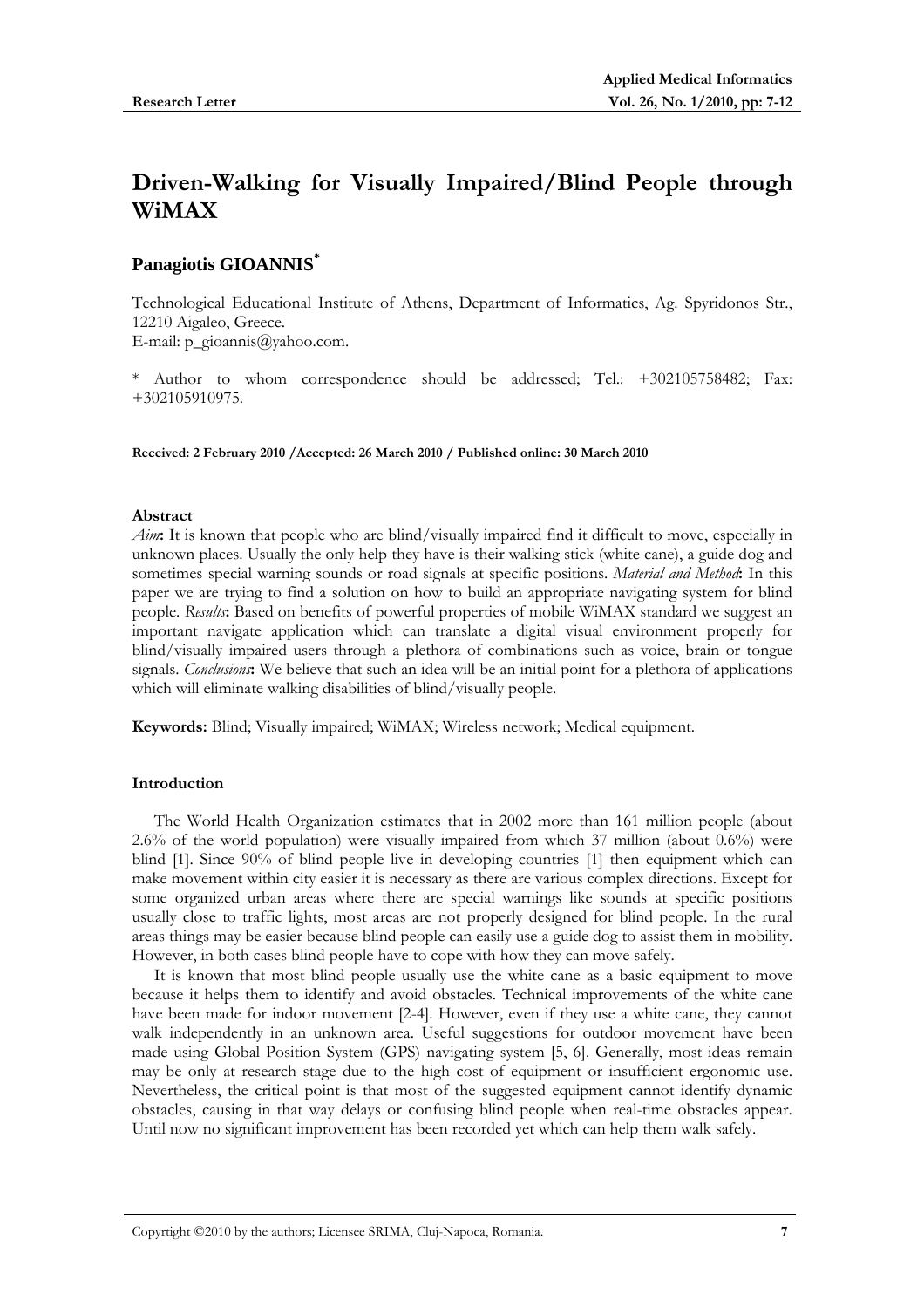Moreover, the number of blind/visually impaired people is growing especially in the developed countries due to the growing number of people over 70 years of age. One challenge is how to develop a proper guidance system to an increasing number of people using limited financial and human resources. To overcome such a challenge the basic way is to exploit the forthcoming technology, specifically wireless technology. Today wireless technology seems to be an inseparable part for healthcare [7]. Especially novel based wireless standard like WiMAX seems to be quite indispensable in healthcare application instead of the known wireless technologies [8-13]. Low cost and high performance are some of the basic properties of mobile WiMAX standard which make it quite a promising component of the future healthcare applications. This finding acted as a stimulus for us to make an intensive research on finding solutions which can lead blind people to have an easy and independent walking. Here we are trying not only to suggest an inexpensive way to improve blind people walking but we are demonstrating a plethora of combinations on translating the digital visual environment to a user specification.

The central concept of our suggestions is to give to the blind person a dynamic view of his/her roundabouts. A body-device will be always in touch with a control center through a network based on mobile WiMAX standard. The body device will submit the current view around the person while s/he is moving and will receive properly moving instructions based on the person's instructions/desires. Also the body device can receive from the control center several other data like: the best safer guide road to reach a place, audio books, music, on-line lessons or other future suggested information. The blind person can have the choice over what kind of signals s/he would prefer to receive the information from the guidance center: voice, brain, tongue signals or a mix of them. We believe that mobile WiMAX standard is the best choice for communicating because it can provide portability, mobility, high-speed, broadband connection and interoperability. Last but not least, the most important feature is that building a network based on WiMAX standard has a low implementation cost.

## **Material and Method: Mobile WiMAX Standard**

Mobile worldwide interoperability for microwave access WiMAX standard, IEEE 802.16e [14], can offer a powerful wireless communication for providing high data rate communication in broadband access for metropolitan area networks. WiMAX is based on the IEEE 802.16 [15] BWA (Broadband Wireless Access) standards family which was first published in 2001 and in 2005 IEEE 802.16e was approved as the official standard for mobile applications. WiMAX forum [16] was established in 2001 as a non-profit cooperation to promote and certify broadband wireless products. Most of the powerful features can be easily configured from the following properties since mobile WiMAX can provide [17-20]:

- a very high capacity and wide coverage over metropolitan-size areas, so there will be no need for hot spots for a wide area. It can cover up to 30 miles supporting up to 75 Mb/s data rate (single channel).
- interoperability, thus making it easier for end-users to transport and use their device at different locations with different service providers.
- mobility, enabling subscribers to maintain their connection as they move across areas covered by different base stations.
- low in cost network architecture since it is designed to be cost-effective because it is flexible, easy and economical to deploy instead of 3G which is limited to business users.
- different quality of service (QoS) for each user with a guarantee of a reserved bandwidth and short end-to-end latency. Therefore, it will enable more efficient communication that can support seamless voice and video conference, such as voice over IP (VoIP), video conferencing, streaming media and other useful multimedia applications.
- security by adopting the most known security technique available today. Mobile WiMAX seems to have powerful properties instead of the known wireless technologies

3G, 4G and Wi-Fi networks since it can take advantage of very high bandwidths to offer a unique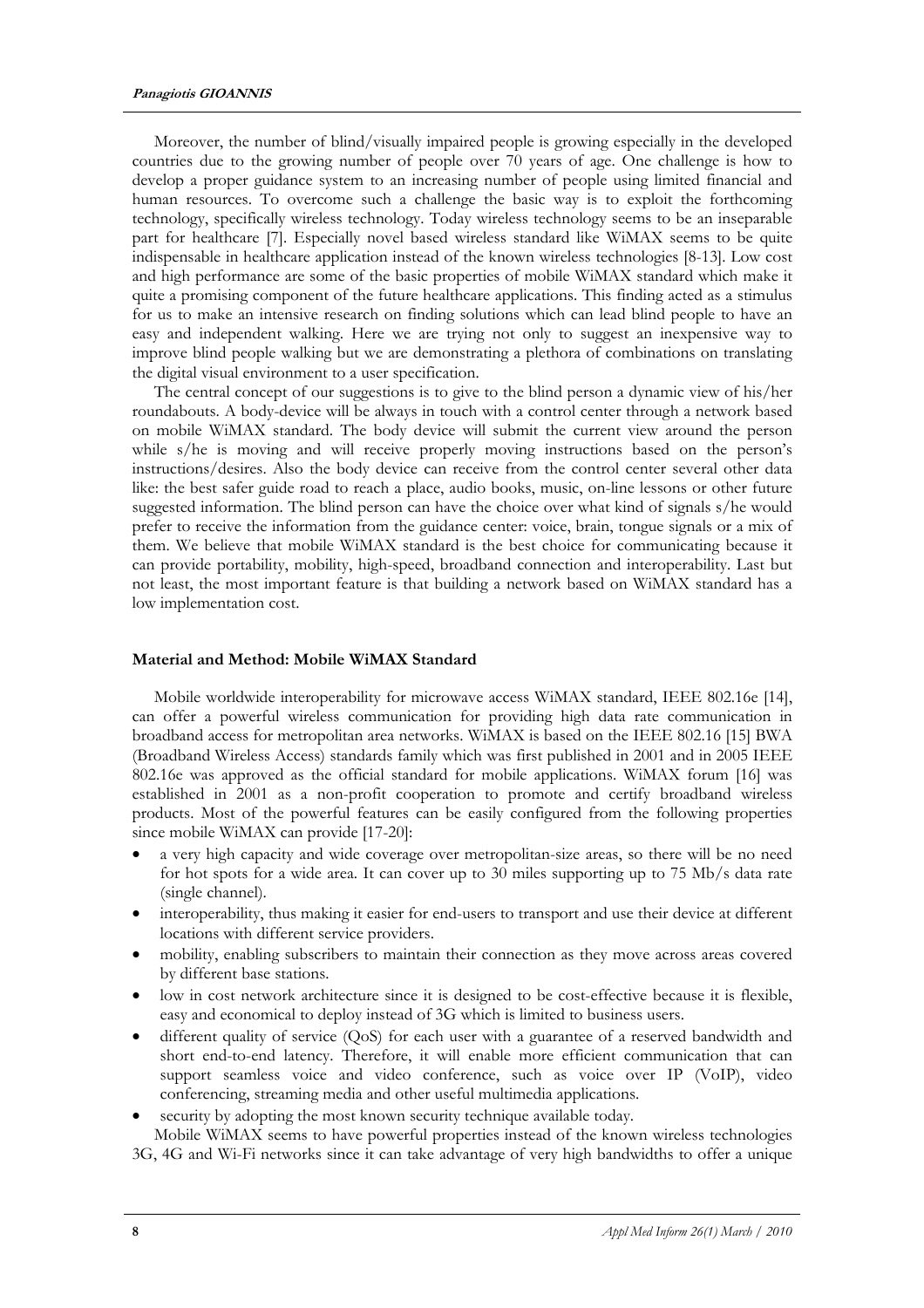mix of performance, QoS and throughput. Therefore based on those features mobile WiMAX can be a powerful tool not only for medical applications but also for multimedia, education, business, army and other kind of applications.

### **Results: Application for Visually Impaired/Blind People**

In this part we will describe applications with a plethora of combinations which will hopefully help in making the life of visually impaired/blind people easier. Applications have several features which can be flexible based on user needs and adapted to outdoor or indoor movement.

### **Safe Dynamic Move**

The application will consist of two major parts body device and guidance center which will be connected together through a wireless network based on mobile WiMAX (Figure 1).



**Figure 1.** Safe dynamic move

# *Body Device*

To have a dynamic model we should have an on-line view of the surrounding place of a visually impaired/blind person, therefore there will be a camera at body device. It is not necessary for the camera to be always open and the user or the guidance center can decide when it is better to be used. There will be various ways of the digital visual data that the user will receive from the guidance center like: voice, brain or tongue signals. Moreover, the camera is necessary when the user wants to read a notice, news or books. Except for the camera, sometimes sensors may be necessary to identify the appearance of very close and sudden obstacles.

The body device can receive from the guidance center the more appropriate short route for outdoor movement based on the start and the end of the route after the user's request. The route will be dynamically adjusted during the user's movement avoiding crossing places which are not currently proper for visually impaired/blind person movement. Such places can be for example streets/pavements where there is human traffic or which do not have the appropriate guide signals for visually impaired/blind people or which are currently busy with maintenance workplaces.

### **Guidance Center**

The guidance center will receive images or video of the user's surroundings taken from the camera of the user body device and will convert them to appropriate voice guidance, brain or tongue signals. There will of course be a powerful work station running the appropriate software applications which can make an on-line object recognition from a video and images. Further process of those data is necessary for recognizing the obstacles and the appropriate ways of the user's movement. Continuously the user will receive in real time the guidance information in voice, brain or tongue signals format or perhaps a mixture of those signals. The conversion format can be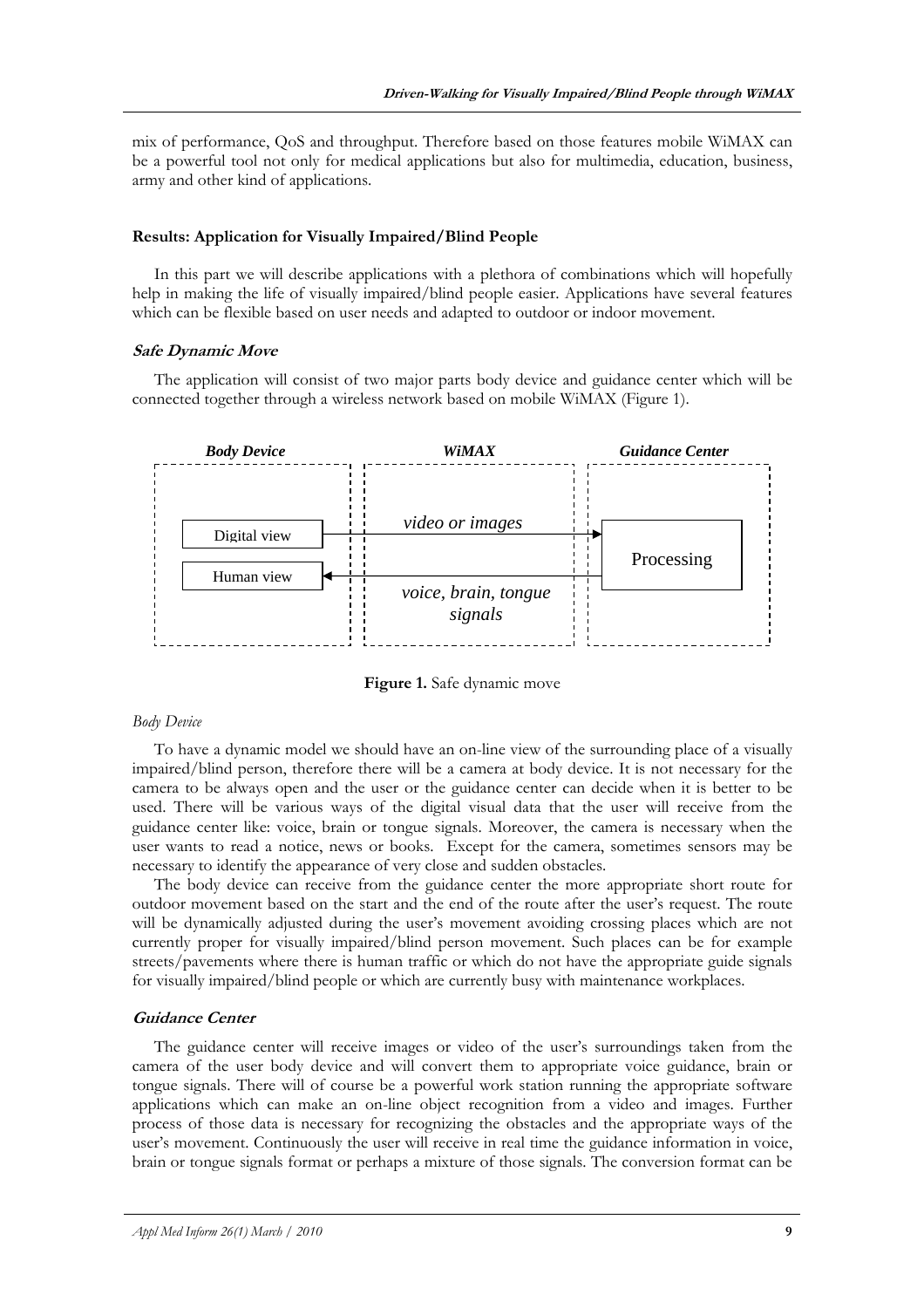based on the user's choice or the guidance center can decide based on digital visual properties. However, we want to add one more important suggestion, that the conversion from a digital surrounding view to the user's format can be based on the personal characteristics of the individual user. The guidance center can learn automatically after the initial use of the whole application the appropriate individual user's conversion features.

The digital visual information will be submitted in a wide variety of ways after object extracting to user device:

- Voice. Such translation can be based on already used techniques like Meijer [21] or others [22]. Furthermore, we suggest automatic voice guidance as if the user is in a labyrinth. That is feasible because the guidance center knows the position of the user through the wireless network coordinates and the user's environment through the digital object extraction from the visual data. Therefore, being in the on-line touch with the user the guidance center can give the right directions avoiding dynamic obstacles.
- Brain. The guidance center will convert the environment information in appropriate format for an array of electrodes placed in direct contact with the visual cortex of the user [24, 25]. Such a technique has a long history and was originally started at 1968 [23]. For more information there is an extensive review of electrical stimulation [26].
- Tongue. In this case the user must wear a small chip device on his tongue to receive the environment information in tongue signals. Such a way is successfully used by Bach-y-Rita and Kaczmarek [27, 28]. However, in our case the translation device is placed on guidance center and we suggest that the tongue chip receive wirelessly the data from user device. Such improvements make the application more ergonomic.

The above descriptions prove that our application is open since any idea can be fitted on it.

The software stored at guidance center about the conversion of surrounding user scene may be stored and run locally to the user's device. In that case we believe that the quality of the produced information will not be so good because of the lack of efficiency of the user's device. Also, the user's device will not be so ergonomic if extra hardware features are added. However, if such local equipment is available then the software will be updated with the latest features through the guidance center.

When the user wants to read information, s/he will inform properly the guidance center and voice messaging based on optical character recognition of the image will be submitted to the user. In case there is a difficult hand written and urgent message then a human assistant will be available.

The guidance center has stored current views and information about the roads to use it when receiving a request about the best shortcut from the user. Based on this info it can easily find the safest route for the impaired/blind person. While the user is walking the initial condition of street/pavement may changed, however, the guidance center will be able again to give the optimum path based on on-line view.

# **Why Mobile WiMAX is Necessary**

Fist of all, in order for the communication between body device and guidance center to be feasible mobility is crucial. Mobility can be easily offered from several current wireless technologies. However, it will be quite complex and expensive to build a wireless network without the help of mobile WiMAX. High capacity, high bandwidth and a good quality of service (QoS) are some of the basic properties of the network to transfer video and image files in a real time from body device to guidance center. Also users want to feel safe about their private information therefore security over the network is necessary. Since WiMAX technology can cover a wide area with a good quality of a communication the number of guidance centers will be small, which will make the whole idea less expensive and complex. The wide area convergence can make the application practicable for rural or poor areas as well, where high technologies facilities are rarely available. Moreover, the low in cost of the network's construction can make it useful for poor countries.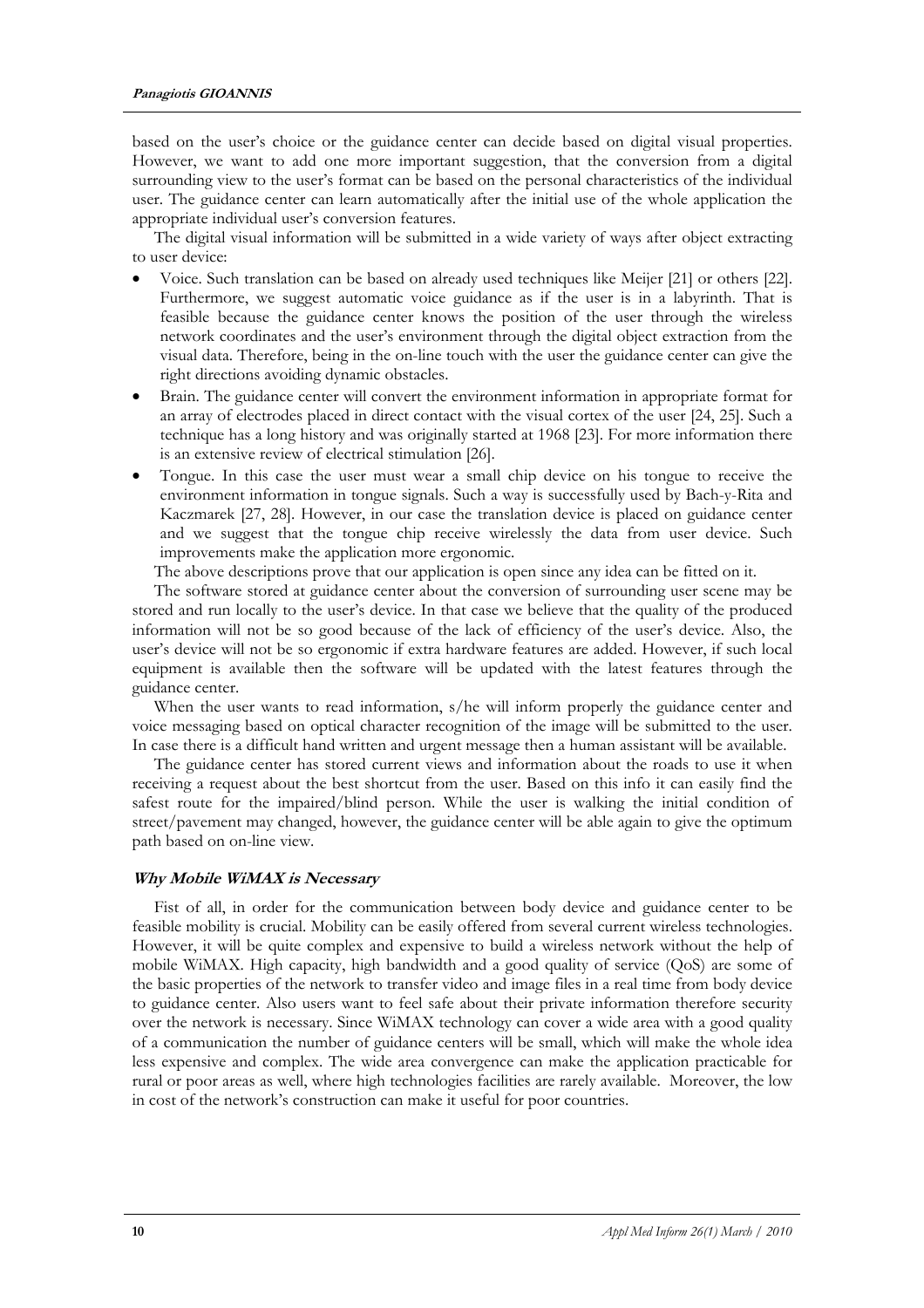### *Learning*

Through the same application visually impaired/blind person can download from the guidance center books or online lessons. Of course those will be given through speech but in the case of lessons if needed some parts (for images) can be given in brain or tongue signals.

# **Conclusions**

In our days wireless technology not only is rapidly spread out but has significantly improved which make it a useful tool to improve and develop several applications. Specifically, a novel technology like mobile WiMAX standard is designed to facilitate low cost implementation wireless network with high standards. We took the chance to fit such a technology in applications which will make the life of visually impaired/blind people easier and safer. In that way dynamic obstacles can be easily avoided especially during outdoor moving. One of the benefits of the application is that it is open-based since any idea of translation of digital visual environment can be easily fitted to it simply by updating only the guidance center.

Such an application is not available yet to the market but we hope that not only it will be available soon but it will also improve and be extended further. We believe that with this article we open a new door to new applications where computer technologies can contribute to medical care applications.

### **References**

- 1. Magnitude and causes of visual impairment. [homepage on the Internet]. WHO: World Health Organization. 2004 Nov; Fact Sheet No282. Available from: http://www.who.int/ mediacentre/factsheets/fs282/en/index.html.
- 2. Liu X, Makino H, Kobayashi S, Maeda Y. An Indoor Guidance System for the Blind using Fluorescent Lights - Relationship between Receiving Signal and Walking Speed. In Proceeding of the 28th IEEE Engineering in Medicine and Biology Society; 2006 Aug 30-Sept 3; New York, USA. IEEE; 2006. p. 5960-3.
- 3. Hirahara Y, Sakurai Y, Shiidu Y, Yanashima K, Magatani K. Development of the navigation system for the visually impaired by using white cane. In Proceeding of the 28th IEEE Engineering in Medicine and Biology Society; 2006 Aug 30-Sept 3; New York, USA. IEEE; 2006. p. 4893-6.
- 4. Takatori N, Nojima K, Matsumoto M, Yanashima K, Magatani K**.** Development of voice navigation system for the visually impaired by using IC tags. In Proceeding of the 28th IEEE Engineering in Medicine and Biology Society; 2006 Aug 30-Sept 3; New York, USA. IEEE; 2006. p.5181-4.
- 5. Soeda K, Aoki S, Yanashima K, Magatani K. Development of the visually impaired person guidance system using GPS. In Proceeding of the 26th IEEE Engineering in Medicine and Biology Society; 2004 Sept 1-4; San Francisco, USA. IEEE, 2004;2:4870-3.
- 6. Perez-Ponce H, Hernandez-Rodriguez PR. Navigation system for visual impaired persons based on satellital location. In Proceeding of the 26th IEEE Engineering in Medicine and Biology Society; 2004 Sept 1-4; San Francisco, USA. IEEE 2004;2:4795-8.
- 7. Varshney U. Using wireless technologies in healthcare. International Journal of Mobile Communications. 2006;4(3):354-68.
- 8. Gioannis P. WiMAX against unexpected Health problems: Automatic prevention and Assistance. In Proceeding of the 7th WSEAS International Conference on Telecommunications and Informatics; 2008 May 27-30; Istanbul, Turkey. p. 67-9.